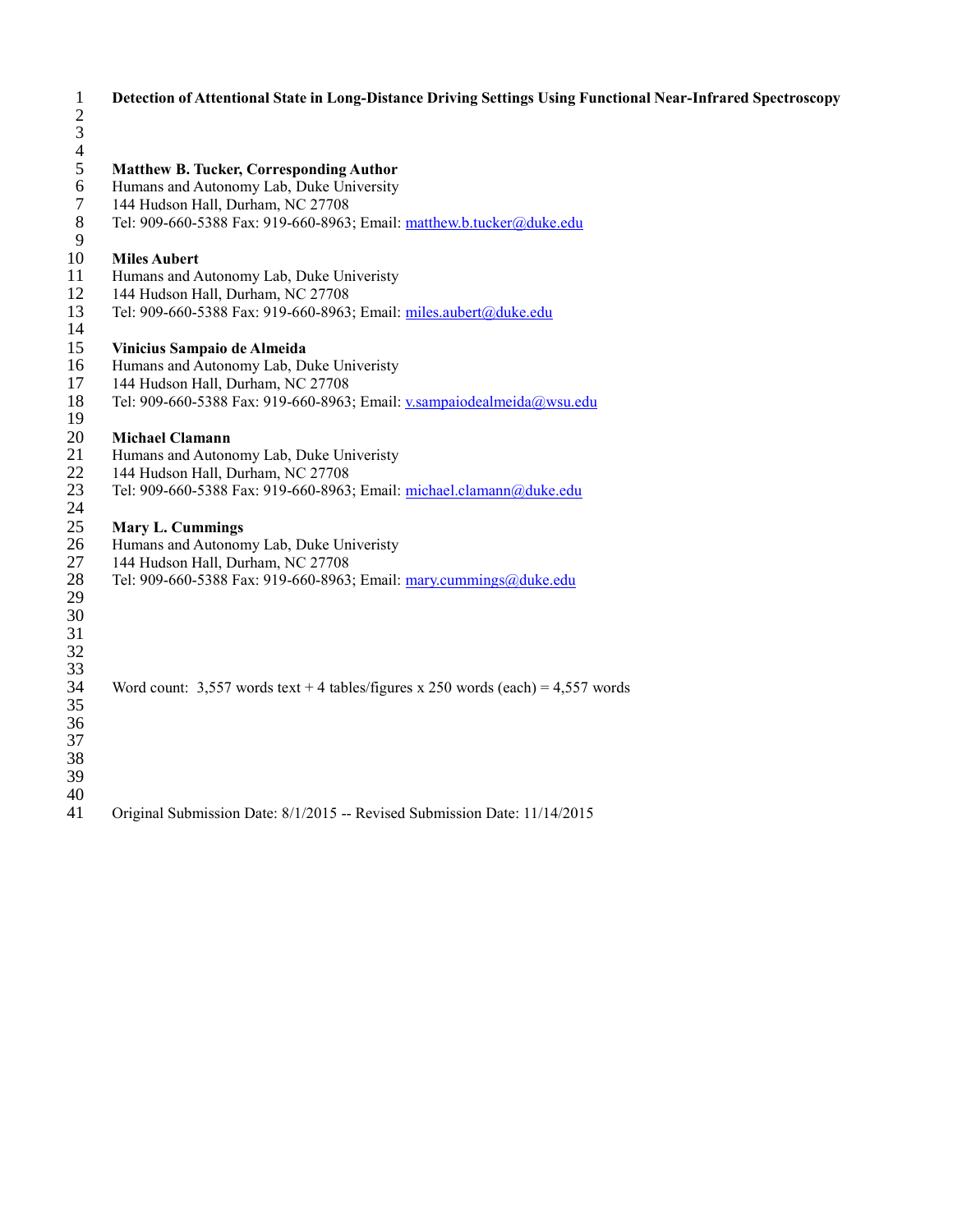- 2 Self-driving cars have the potential to drastically improve the efficiency and safety of personal cars. However,
- 1 **ABSTRACT**<br>2 Self-driving c<br>3 despite recent 3 despite recent significant improvements in the field, fully autonomous car technology will not likely be ready in the near future. A derivative architecture, instead of full autonomy, is one where automated technology pr
- 4 near future. A derivative architecture, instead of full autonomy, is one where automated technology provides driver assistance, and thus incorporates a human who is expected to intervene in the case of a problem or an em
- 5 assistance, and thus incorporates a human who is expected to intervene in the case of a problem or an emergency.<br>6 Humans, however, have difficulty sustaining vigilance for long periods of time, which is of concern if a
- 6 Humans, however, have difficulty sustaining vigilance for long periods of time, which is of concern if a human driver is expected to monitor automation for extended periods of time during long distance drives. We investi
- 7 driver is expected to monitor automation for extended periods of time during long distance drives. We investigated a method to detect this lapse in sustained attention, otherwise known as the vigilance decrement, in long
- 8 method to detect this lapse in sustained attention, otherwise known as the vigilance decrement, in long-distance<br>9 driving by analyzing oxygenated hemoglobin concentrations (HbO) collected by functional near infrared
- 9 driving by analyzing oxygenated hemoglobin concentrations (HbO) collected by functional near infrared spectroscopy (fNIRS). A total of 27 subjects in a four hour simulated driving scenario reached an HbO pla spectroscopy (fNIRS). A total of 27 subjects in a four hour simulated driving scenario reached an HbO plateau, and
- 11 thus potentially the vigilance decrement point, in 20.55 minutes on average. Driver performance, on average, was
- 12 poorer in the phase after the vigilance decrement compared to the performance before the decrement point, as
- 13 measured by maximum lane deviation. Such an approach could eventually enable self-driving cars to detect the
- 14 attentional state of human drivers, which is critical if the car needs to determine whether the human can intervene in a timely fashion.
- a timely fashion.
- 16
- 17
- 
- 18
- 19 *Keywords*: self-driving cars, fNIRS, vigilance decrement, highway driving
- 20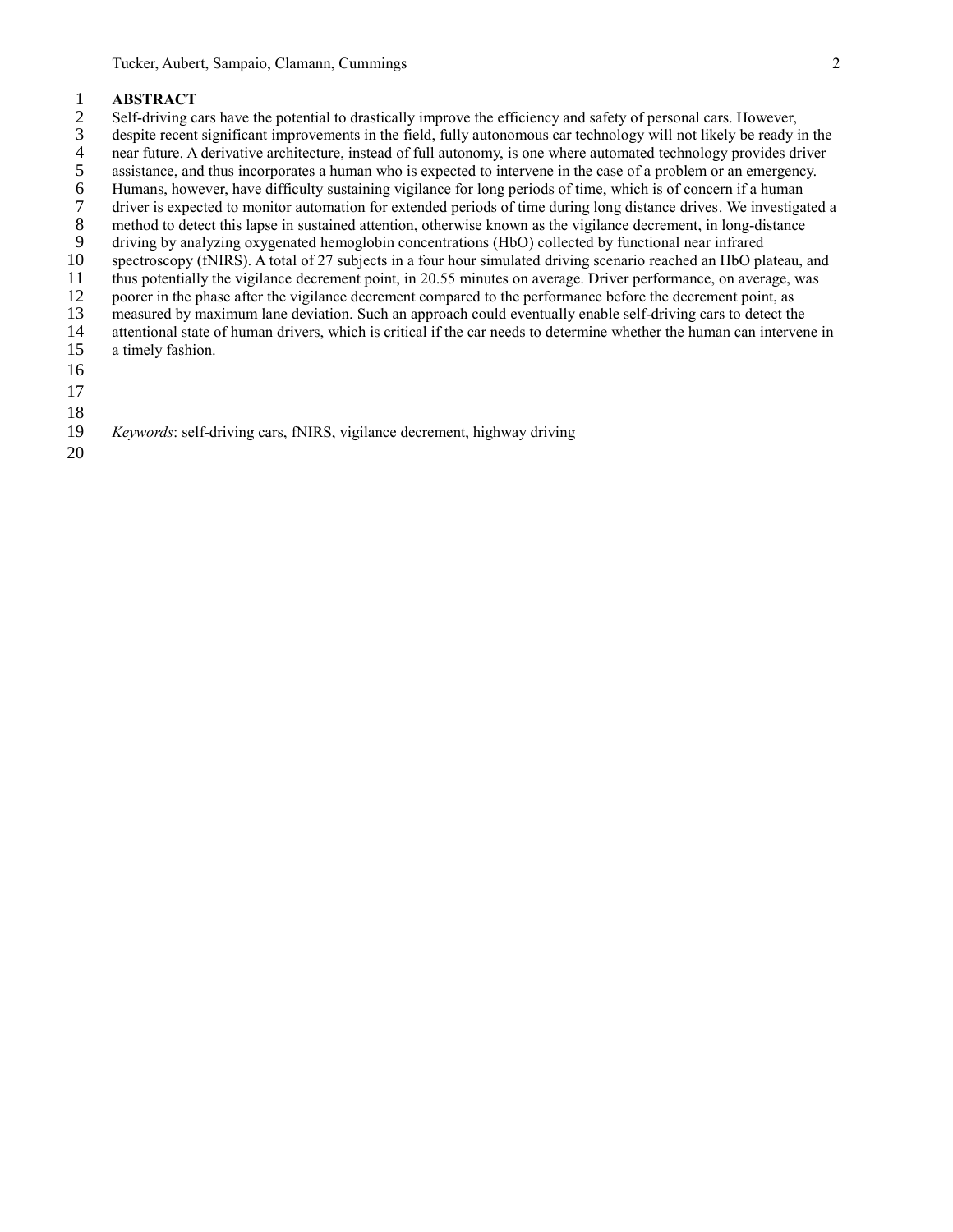1 **INTRODUCTION**<br>2 **Self-driving cars have** 2 Self-driving cars have the potential to drastically improve personal transportation in terms of both safety and efficiency (1). However, there are no self-driving cars that have achieved the National Highway Traffic Safe 3 efficiency (*1*). However, there are no self-driving cars that have achieved the National Highway Traffic Safety<br>4 Administration's "Level 4" certification (2). Level 4 automation is defined as full self-driving automati 4 Administration's "Level 4" certification (2). Level 4 automation is defined as full self-driving automation, where the driver is not expected to be available to control the car at any point during the trip (3). There are 5 driver is not expected to be available to control the car at any point during the trip (3). There are still a number of technical obstacles that have to be addressed before these cars can obtain this classification, incl 6 technical obstacles that have to be addressed before these cars can obtain this classification, including inclement<br>7 weather, construction zone traversing, large-scale mapping of U.S. roadways, and vulnerabilities assoc 7 weather, construction zone traversing, large-scale mapping of U.S. roadways, and vulnerabilities associated with the GPS and other technology in the car  $(4, 5)$ . 8 GPS and other technology in the car (*4, 5*).

9 Due to the number of technological and policy related hindrances associated with self-driving cars, it is 10 within reason to postulate that a human will have to be involved in the self-driving paradigm for the immediate within reason to postulate that a human will have to be involved in the self-driving paradigm for the immediate 11 future (*6, 7*). The human would provide supervisory oversight and intervene when the self-driving car experienced 12 an error or encountered a problem (*7)*. Humans, however, are not perfect operators of motor vehicles, and would 13 experience new challenges as supervisors of a highly automated system (7). The inability for humans to maintain 14 sustained attention for prolonged periods of time, known as the vigilance decrement, has been shown in multiple<br>15 supervisory domains to wane during the first 20-30 minutes (but up to 45 minutes) of a monitoring task ( 15 supervisory domains to wane during the first 20-30 minutes (but up to 45 minutes) of a monitoring task (*8, 9*). A 16 decrease in human attention could render the driver ineffective in the event of an emergency, which will be particularly problematic in long distance driving settings. Thus, for humans to be sufficient monitors of a se 17 particularly problematic in long distance driving settings. Thus, for humans to be sufficient monitors of a self-18 driving car, there needs to be a reliable way to monitor a human's vigilance in real time.<br>19 One potential avenue to monitor vigilance in real-time is through the utilization

19 One potential avenue to monitor vigilance in real-time is through the utilization of frequency domain 20 functional Near-Infrared Spectroscopy (fNIRS). This technology measures the quantity of oxygenated-hemoglob 20 functional Near-Infrared Spectroscopy (fNIRS). This technology measures the quantity of oxygenated-hemoglobin 21 (HbO) and deoxygenated- hemoglobin (HbR) utilizing light in the 650- 900 nanometer range (*10, 11*). These two states of hemoglobin can be measured because HbO and HbR absorb near-infrared light uniquely at different 22 states of hemoglobin can be measured because HbO and HbR absorb near-infrared light uniquely at different 23 wavelengths. Absorption of the light is then converted into a micromolar concentration value for HbO and Hb wavelengths. Absorption of the light is then converted into a micromolar concentration value for HbO and HbR by 24 utilizing the modified Beer-Lambert law. This type of functional neuroimaging could be advantageous for two 25 reasons. First, this method compared to other functional neuroimaging techniques is more robust against motion 26 artifacts (*11*). Secondly, fNIRS is capable of collecting data very quickly and providing information about the subject with high temporal resolution (*11*). 27 subject with high temporal resolution (*11*).<br>28 There have been a few experime

28 There have been a few experiments that attempt to explain vigilance utilizing fNIRS (*12, 13*). Warm et al.<br>29 were able to detect a decline in vigilance based on task performance results, but they were unable to detect 29 were able to detect a decline in vigilance based on task performance results, but they were unable to detect blood<br>30 oxygenation changes utilizing fNIRS that matched the decline in task performance (12). Bogler et al. oxygenation changes utilizing fNIRS that matched the decline in task performance (*12*). Bogler et al. demonstrated that variations in reaction times for task performance were correlated with HbO changes in the frontal and parietal 32 regions of the brain  $(13)$ . However, the method has not been demonstrated in a continuous vigilance setting, where there are no intermittent tasks to assess cognitive performance  $(13)$ . Below, we present a method tha there are no intermittent tasks to assess cognitive performance (*13*). Below, we present a method that attempts to estimate the time at which the vigilance decrement occurs, through the use of functional near- infrared spectroscopy, based on the concentration of HbO or HbR in the pre-frontal cortex. Moreover, we attempt to link these physiologic attention measures to performance.

## 37<br>38 38 **Materials and Methods**

39 Twenty-seven human subjects participated in this experiment, 13 male and 14 female. The average age is 25.3 years 40 old, with a standard deviation of 5.8 years. The average boredom proneness scale (bps) score for all s 40 old, with a standard deviation of 5.8 years. The average boredom proneness scale (bps) score for all subjects is 85.3, 41 with a standard deviation of 16.4. The range of typical bps scores is  $81-117$  for the general population, with an  $42$  average bps score of 99 (14). The subjects volunteered for the study and were compensated one hund 42 average bps score of 99 (*14*). The subjects volunteered for the study and were compensated one hundred dollars for 43 four hours of testing. Solicitation of the experiment consisted of flyers and online announcements.

44 The experiment involved each subject completing a long distance driving simulation in a STISIM<sup>TM</sup> four-<br>45 Iane highway environment that lasted approximately four hours. The physical environment of the simulation lane highway environment that lasted approximately four hours. The physical environment of the simulation 46 included an automobile bucket chair, acceleration and brake pedals, a steering wheel, an LCD monitor projecting the 47 simulation, and an fNIRS device secured to the subject's forehead. The subjects operated the car via a 48-inch<br>48 display with the steering wheel and pedals. Each side of the four-lane highway was 18 feet wide, with occ

48 display with the steering wheel and pedals. Each side of the four-lane highway was 18 feet wide, with occasional traffic passing by in the opposite lane (Figure 1). 49 traffic passing by in the opposite lane (Figure 1).<br>50 Subjects were instructed to behave example

50 Subjects were instructed to behave exactly as they would if driving on the road. Therefore, mobile phone usage, reading, eating, etc. were permitted. Time spent using a mobile phone was observed and recorded during the

- usage, reading, eating, etc. were permitted. Time spent using a mobile phone was observed and recorded during the
- 52 experiment. Drivers and their simulation environments were recorded during the experiment to allow more precise 53 analysis of behavior while driving the car. Metrics collected included car velocity, car acceleration, lateral lane
- 54 position, number of times the white line at the edge of the road (right or left) was crossed, number of times the
- 55 double yellow line was crossed, and number of times the car crashed.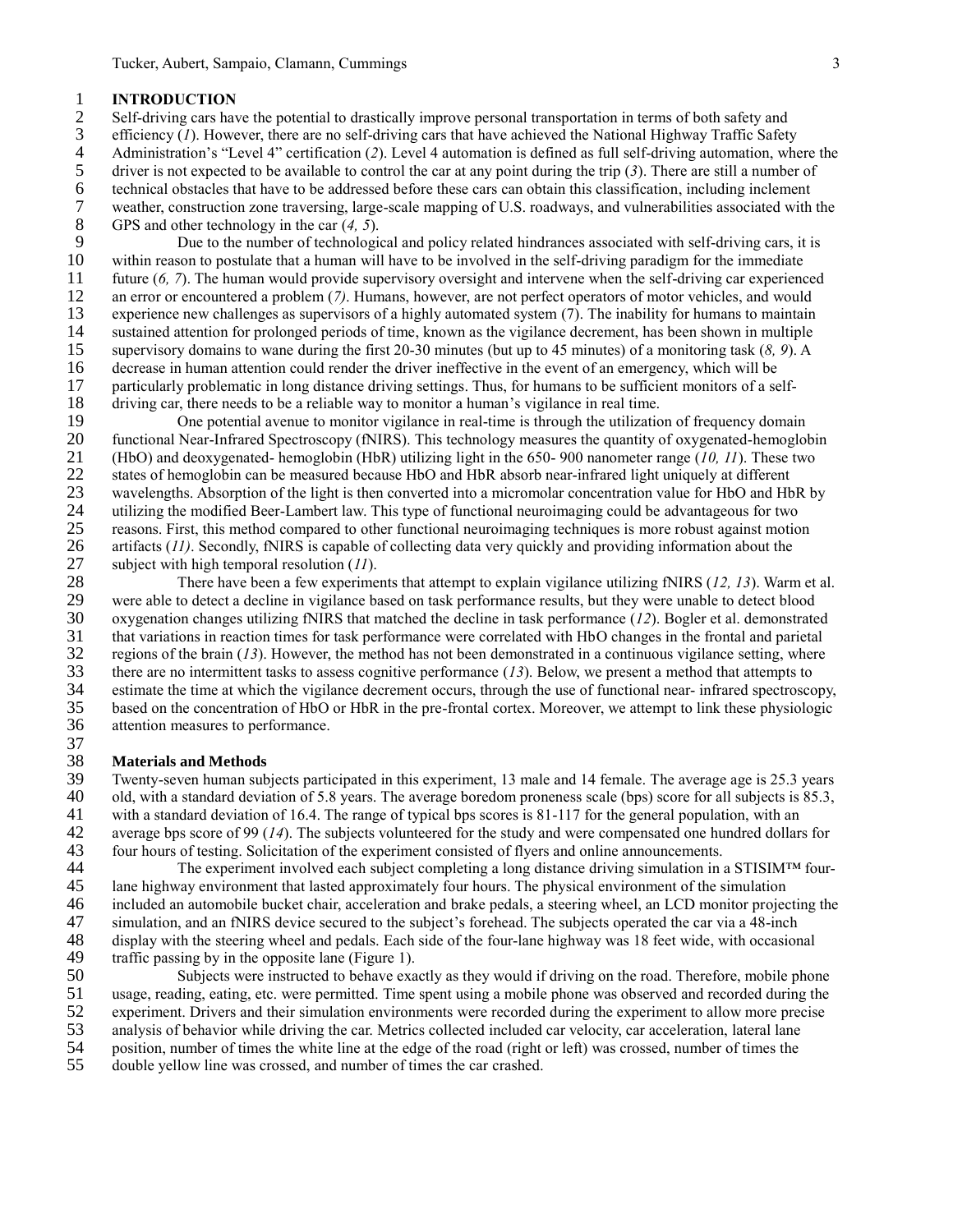1 The functional near-infrared spectroscopy instrument utilized was an ISS Imagent with a modulation<br>2 frequency of 110 MHz. The fiber-coupled laser diodes operated at 690 nm and 830 nm. The two probes were pla<br>3 on the su 2 frequency of 110 MHz. The fiber-coupled laser diodes operated at 690 nm and 830 nm. The two probes were placed 3 on the subject's forehead (pre-frontal cortex), secured with a black neoprene bandage, and then each



## 7 **FIGURE 1 Photograph of the Experiment in Progress**

subject was fitted with a black polyester swimming cap to ensure the sensors were securely fixed and insulated 10 against incoming light. Each probe contained 4 linearly spaced light sources and a single detector.<br>11 The ISS Imagent instrument collected and stored data utilizing a software package calle

11 The ISS Imagent instrument collected and stored data utilizing a software package called "BOXY."<br>12 Before each experiment, BOXY and calibration blocks were utilized to ensure the instrument was calibrated b 12 Before each experiment, BOXY and calibration blocks were utilized to ensure the instrument was calibrated before 13 placed on the subject's forehead. BOXY was utilized for both a low-pass filter and the modified Beer-Lambert law<br>14 data calculation. The low-pass filter eliminated high-frequency instrument noise, fast cardiac oscillat 14 data calculation. The low-pass filter eliminated high-frequency instrument noise, fast cardiac oscillations, and 15 artifacts caused by respiration (15).

16 All subject data was analyzed offline. A low-pass filter of .15 Hz was applied to the raw data after 17 collection (16). After the low-pass filter, a discrete wavelet transform was applied to the data in order to reduce collection  $(16)$ . After the low-pass filter, a discrete wavelet transform was applied to the data in order to reduce the 18 number of motion artifacts in the data (*16*). The discrete wavelet transform was executed in MATLAB. The 19 Modified Beer-Lambert law was applied to the data after filtering to produce HbO and HbR values.<br>20 HbO concentration plateau points in the data were determined utilizing a method relying

20 HbO concentration plateau points in the data were determined utilizing a method relying on the 21 calculation of the percent change of two slopes, with each slope calculated from a finite window size. The slope of the line connecting the first and last points in the first 5-second window was calculated. A 5-second w 22 the line connecting the first and last points in the first 5-second window was calculated. A 5-second window was selected since fNIRS measures have an approximate 5-second delay (17). The percent change of the two slope 23 selected since fNIRS measures have an approximate 5-second delay (17). The percent change of the two slopes was calculated and when the change was less than 5%, the time point in the center of the 5-second windows was 24 calculated and when the change was less than 5%, the time point in the center of the 5-second windows was<br>25 determined to be the plateau point. If the percent change of the two slopes was greater than a 5% change, the 25 determined to be the plateau point. If the percent change of the two slopes was greater than a 5% change, the latter 5-second window slope was compared to a newly calculated slope for the window immediately following th 26 5-second window slope was compared to a newly calculated slope for the window immediately following the latter 27 5-second window. The calculation continued until a change in slopes of less than five percent for this rolling 5-<br>28 second average was discovered in each subject's data, which was labeled as a plateau. 28 second average was discovered in each subject's data, which was labeled as a plateau.<br>29 Various metrics were computed across two different time ranges, defined as

29 Various metrics were computed across two different time ranges, defined as pre-plateau and post-plateau 30 for each subject (Tables 1 and 2). Each time range lasted the same amount of time, and was dependent on when the for each subject (Tables 1 and 2). Each time range lasted the same amount of time, and was dependent on when the 31 subject's HbO reached a plateau point. Therefore, if the subject's HbO plateau point was calculated at 10 minutes, pre-plateau period was from 2-10 minutes, and the post-plateau period was from 10-18 minutes. The first 32 pre-plateau period was from 2-10 minutes, and the post-plateau period was from 10-18 minutes. The first two<br>33 minutes were excluded to account for the subject acclimating to the simulation environment. Percent change 33 minutes were excluded to account for the subject acclimating to the simulation environment. Percent change<br>34 calculations found in Table 2 were calculated based on the percent change from an average baseline period in 34 calculations found in Table 2 were calculated based on the percent change from an average baseline period in the<br>35 beginning of the data from 2:00-2:05 to an average of five seconds of HbO data around the maximum lane beginning of the data from 2:00-2:05 to an average of five seconds of HbO data around the maximum lane 36 deviations in a given phase.

- 37
- 38 *Results* Various metrics were collected from both the STISIM driving simulation and fNIRS. Table 2 shows the descriptive 40 statistics for the dependent variables of average and maximum lane deviation before and after the HbO plateau time
- 
- 41 point, the road excursions pre and post plateau, and the percent changes in HbO and HbR pre and post plateau. HbR

 $\begin{array}{c} 8 \\ 9 \end{array}$ 

5 6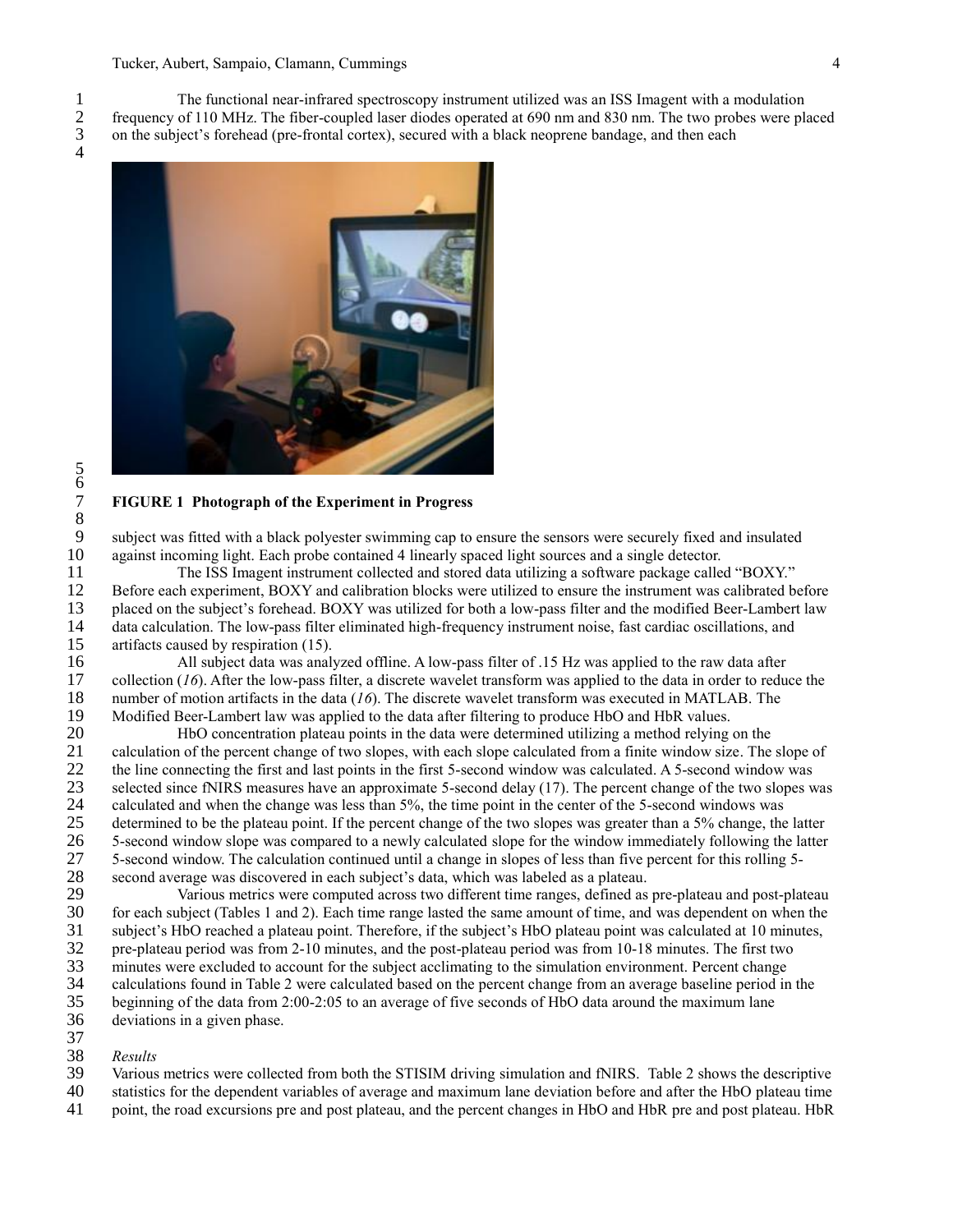1 concentration values did not offer the same magnitude of signal fluctuation that HbO produced, which is typical of<br>12 fNIRS systems. Data for mobile phone usage was calculated for each subject via the recording of each s fNIRS systems. Data for mobile phone usage was calculated for each subject via the recording of each subject

3 during the experiment.<br>4 Dependent t-4 Dependent t-tests were not significant for any of the before and after paired variables in Table 2, except<br>5 for maximum lane deviation ( $p = 0.025$ ,  $\alpha = 0.05$ ). These data indicate that the HbO plateau point, on averag for maximum lane deviation ( $p = 0.025$ ,  $\alpha = 0.05$ ). These data indicate that the HbO plateau point, on average, is capable of highlighting degeneration in driving ability during this experiment with respect to maximum lane 7 deviation.<br>8

8 The data in Table 3 include the number of driver errors and mobile phone usage before and after the HbO<br>9 plateau point. No before and after pairing dependent t test for individual behaviors was statistically significant 9 plateau point. No before and after pairing dependent t test for individual behaviors was statistically significant.<br>10 However, while drivers did not cross the centerline more while on the phone pre or post the HbO plate

However, while drivers did not cross the centerline more while on the phone pre or post the HbO plateau point, even

though not statistically significant, they were willing, on average, to tolerate more road edge excursions post HbO

12 plateau. Time to HbO plateau from Table 1 was significantly correlated with road edge line crossings pre-plateau ( $\rho$ )

13 = .389, p = .045) and also marginally with the amount of time spent on the phone pre-plateau ( $\rho = .374$  p = .054).

 $\frac{14}{15}$ 

## **TABLE 1 Individual Subject's Observed HbO Time to Plateau and Summary Statistics**

| Subject        | HbO Plateau Times | Subject | <b>HbO</b> Plateau Times |
|----------------|-------------------|---------|--------------------------|
| Number         | (minutes)         | Number  | (minutes)                |
|                | 15.25             | 17      | 6.42                     |
| $\overline{2}$ | 28.25             | 18      | 38.08                    |
| 3              | 11.42             | 19      | 32.42                    |
| 4              | 11.25             | 20      | 31.08                    |
| 5              | 20.08             | 21      | 5.92                     |
| 6              | 21.25             | 22      | 10.42                    |
| 7              | 7.25              | 23      | 10.75                    |
| 8              | 46.08             | 24      | 6.75                     |
| 9              | 24.58             | 25      | 29.75                    |
| 10             | 24.75             | 26      | 27.08                    |
| 11             | 40.58             | 27      | 28.25                    |
| 12             | 25.08             |         | Mean: 20.55              |
| 13             | 14.58             |         | <b>Median: 20.08</b>     |
| 14             | 19.42             |         | Stan. Dev: 11.21         |
| 15             | 9.92              |         | Minimum: 5.20            |
| 16             | 8.25              |         | Maximum: 46.08           |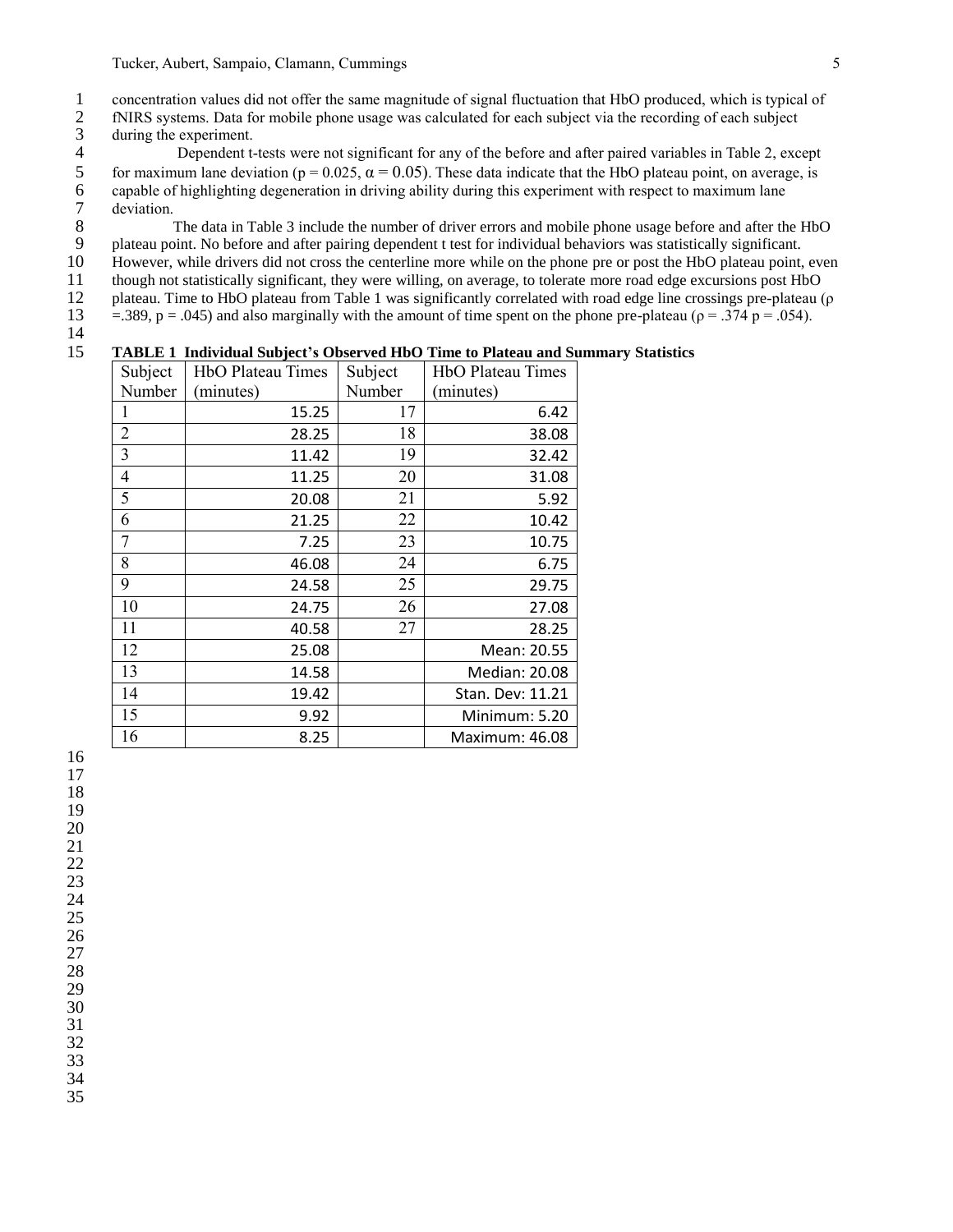1 2

3 **TABLE 2 Dependent Variables and Descriptive Statistics** 

| Metric                                                  | Minimum | Maximum | Mean     | Median   | Standard  | t-Statistic |
|---------------------------------------------------------|---------|---------|----------|----------|-----------|-------------|
|                                                         | Value   | Value   | Value    | Value    | Deviation |             |
| Average Lane<br>Deviation: Pre-<br>Plateau (Feet)       | 0.54    | 1.95    | 1.09     | 1.07     | 0.35      |             |
| Average Lane<br>Deviation:<br>Post-Plateau<br>(Feet)    | 0.69    | 1.94    | 1.18     | 1.18     | 0.31      | 0.125       |
| Maximum<br>Lane<br>Deviation: Pre-<br>Plateau (Feet)    | 2.04    | 13.13   | 6.23     | 5.10     | 3.24      |             |
| Maximum<br>Lane<br>Deviation:<br>Post-Plateau<br>(Feet) | 3.31    | 19.01   | 7.53     | 5.06     | 4.29      | 0.025       |
| Percent<br>Change HbO:<br>Pre-Plateau                   | $-1.65$ | 1.25    | 0.046    | 0.00     | 0.65      | 0.156       |
| Percent<br>Change HbO:<br>Post-Plateau                  | $-3.07$ | 1.43    | $-0.236$ | $-0.130$ | 1.032     |             |
| Percent<br>Change [HbR]:<br>Pre-Plateau                 | $-1.58$ | 1.84    | 0.09     | 0.00     | 0.81      |             |
| Percent<br>Change [HbR]:<br>Post-Plateau                | $-2.00$ | 2.36    | 0.05     | 0.14     | 0.89      | 0.807       |

5 6

# 7 **TABLE 3 Aggregate Driver Behavioral Data Before and After The HbO Plateau Point**

| <b>Incident</b>                                                          |      | <b>Pre-Plateau   Post-Plateau  </b> | <b>Difference</b><br><b>Between Post- and</b><br><b>Pre-Plateau</b> |
|--------------------------------------------------------------------------|------|-------------------------------------|---------------------------------------------------------------------|
| Number of times center line was crossed                                  | 21   | 18                                  | $-3$                                                                |
| Number of times center line was crossed<br>while using mobile phone      | 9    | 10                                  |                                                                     |
| Number of times the road edge line was<br>crossed                        | 64   | 86                                  | 22                                                                  |
| Number of times road edge line was<br>crossed while using a mobile phone | 23   | 31                                  | 9                                                                   |
| Average percentage of time spent on<br>mobile phone while driving        | 4.5% | 9.8%                                | 5.3%                                                                |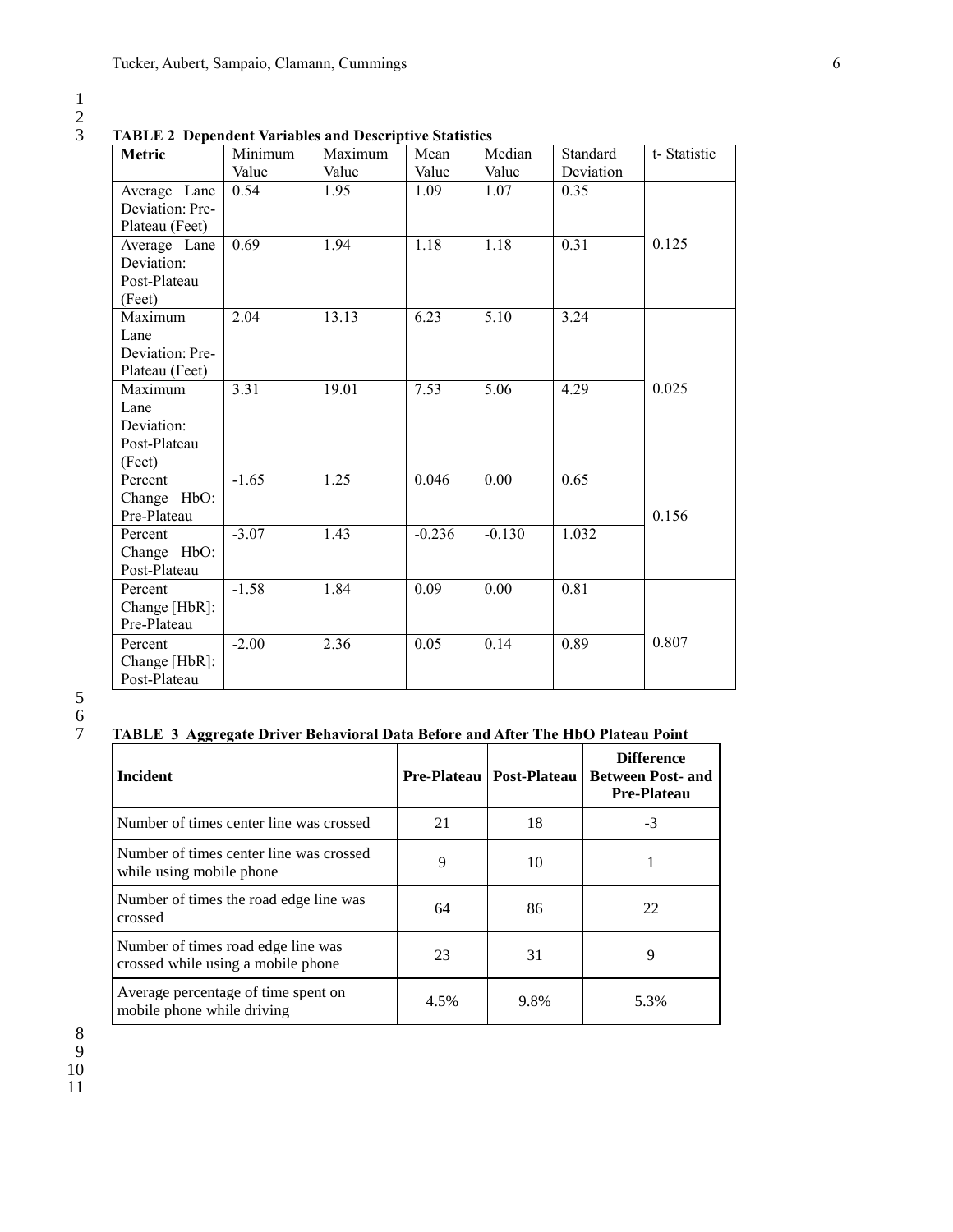1 **Discussion** The average HbO plateau time of 20.55 minutes falls within the range of time values (20-35 minutes) accepted as the window where the vigilance decrement traditionally occurs (8). However, the standard deviat 2 accepted as the window where the vigilance decrement traditionally occurs (*8*). However, the standard deviation of 3 the data set, equal to 11.21 minutes, indicates that not every subject had a plateau point falling within the 20-30 minute vigilance decrement window. The vigilance decrement has been reported to occur in the first fifte 4 minute vigilance decrement window. The vigilance decrement has been reported to occur in the first fifteen minutes<br>5 of cognitive activity, all of the way up to 45 minutes (9). In this data set, there is only one HbO pla 5 of cognitive activity, all of the way up to 45 minutes (9). In this data set, there is only one HbO plateau point, 46.08 minutes, which is greater than 45 minutes. The large standard deviation of the saturation points su 6 minutes, which is greater than 45 minutes. The large standard deviation of the saturation points suggests that the saturation points, and therefore possible vigilance decrements, vary from person to person by a noticeabl 7 saturation points, and therefore possible vigilance decrements, vary from person to person by a noticeable margin.<br>8 This could be due to the fact that vigilance decrement is not fixed for all people given the same task 8 This could be due to the fact that vigilance decrement is not fixed for all people given the same task (12).<br>9 Simply discovering a plateau point or event in HbO data does not necessarily guarantee a different

9 Simply discovering a plateau point or event in HbO data does not necessarily guarantee a difference in a 10 human cognitive state. Theoretically, if a person experiences a vigilance decrement, then presumably there shoul human cognitive state. Theoretically, if a person experiences a vigilance decrement, then presumably there should 11 be a performance metric indicating a change in task performance that would correlate with some measurable 12 physiologic change. Past studies have attempted to correlate HbO events with the performance in a particular task 13 (13, 14). Bogler et al. were able to correlate decreased reaction times with changes in HbO concentration and they 14 correlate these observed neural events to decreases in vigilance (14). Similarly, our data indicates a decreased<br>15 performance in long-distance driving after the calculated HbO plateau point, but only for the maximum l 15 performance in long-distance driving after the calculated HbO plateau point, but only for the maximum lane 16 deviation distance. Therefore, HbO plateau points during the first 45 minutes of long-distance driving may provide a threshold for marking when a driver's performance could begin to decrease due to a loss of sustained a 17 threshold for marking when a driver's performance could begin to decrease due to a loss of sustained attention.

18 Regardless of whether the HbO plateau is truly indicative of the vigilance decrement, there was a<br>19 detectable difference in performance before and after our calculated HbO plateau for the maximum lane devi 19 detectable difference in performance before and after our calculated HbO plateau for the maximum lane deviation 20 variable with an average deviation of 6.231 feet before but 7.531 feet after the HbO plateau. While there were not 21 statistically significant differences for the other performance variables, the trends generally indicated decreases in performance post the HbO plateau. 22 performance post the HbO plateau.<br>23 The significant increase in

23 The significant increase in maximum lane deviation distances and the number of road excursions after the 24 HbO plateau, while not statistically significant, may indicate that after the HbO plateau point, drivers may be more 25 susceptible to distractions that consume attention, and therefore result in poorer driving performance. Also, while 26 not statistically significant, there is an almost two-fold increase in the percentage of time spent using a mobile phone<br>27 in the post-plateau phase versus the pre-plateau phase, demonstrating an increased propensity f 27 in the post-plateau phase versus the pre-plateau phase, demonstrating an increased propensity for distraction after<br>28 the HbO plateau point. In addition, those people that spent more time on the phone look longer to re 28 the HbO plateau point. In addition, those people that spent more time on the phone look longer to reach an HbO<br>29 plateau, possibly because their mental activity was higher than those not on the phone. However, the pena 29 plateau, possibly because their mental activity was higher than those not on the phone. However, the penalty was that these drivers were more likely to have a road excursion. 30 that these drivers were more likely to have a road excursion.<br>31 Current analysis is underway to look not just at the

 Current analysis is underway to look not just at the performance immediately before and after the HbO plateau, but also the remaining three hours of driving which included a response to a surprise event (a moose crossing the roadway). It is not clear if and how the time to vigilance, or possibly the percent changes in either oxygenated or deoxygenated blood, has an impact on performance and whether there is any kind of predictive 35 relationship that could assist a driverless car in assessing the attention state of the driver.<br>36 More study is needed to both replicate these findings in driving settings as well

More study is needed to both replicate these findings in driving settings as well as other domains that 37 require sustained attention. In the only other known study that has looked at relating the vigilance decrement to a 38 blood oxygenation/deoxygenation plateau, Boyer et al. saw similar trends. In this study that looked at operators<br>39 monitoring a military display for signs of incoming missiles, the HbO plateau for 26 subjects occurred 39 monitoring a military display for signs of incoming missiles, the HbO plateau for 26 subjects occurred at 32.6 minutes, with a standard deviation of 17.1 (19). minutes, with a standard deviation of 17.1 (19).

41 The monitoring task in the missile study was uniquely different from the driving task in that there were no<br>42 continuous physical interactions and subjects were not allowed to use cell phones, yet as a group, they took continuous physical interactions and subjects were not allowed to use cell phones, yet as a group, they took much longer to reach their HbO plateau. Thus, interesting future questions are whether the automaticity of the driving task (and conversely, the complexity of the missile task) led to shorter HbO plateau times, and whether there are clear performance benefits in delaying the onset of an HbO plateau.

46 In addition, more work is needed to examine the impact of individual differences, including how and why 47 time to the HbO plateau differs. One confounding issue in this study was that the average BPS value for this<br>48 experiment was 85.3, and the average BPS range for the general population is 81-117, with higher scores ind 48 experiment was 85.3, and the average BPS range for the general population is 81-117, with higher scores indicating a propensity towards boredom  $(15)$ . So the subjects in this study were in general low on the boredom s 49 a propensity towards boredom (*15*). So the subjects in this study were in general low on the boredom scale, which<br>50 may have influenced the results. Future studies should potentially select those people who are on the 50 may have influenced the results. Future studies should potentially select those people who are on the higher end of the scale to see how results compare. 51 the scale to see how results compare.<br>52 There are also difficulties i

There are also difficulties in conducting fNIRS studies that cause both experimental issues as well as issues for future potential operational use which include compression headaches as well as difficulties fitting the system to smaller foreheads. In addition, when percent change between adjacent slopes was calculated, the 5% change threshold was chosen to represent a relative plateau. Each five-second sub-window, which together creates the ten-second window analyzed, was chosen due to the hemodynamic signal latency following stimulus onset. There is a similarity between measurement capabilities for fNIRS and fMRI. However, fNIRS is not capable of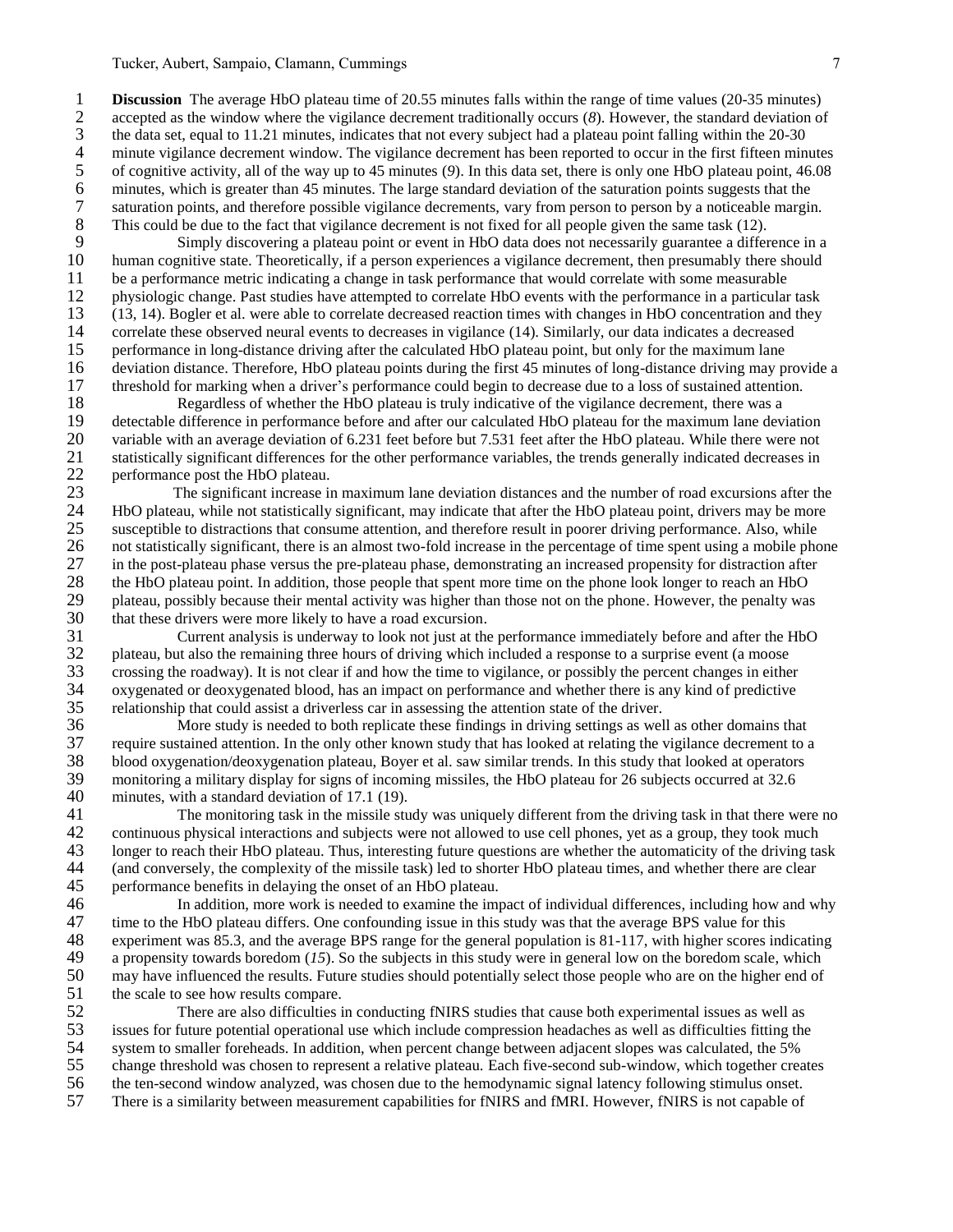1 obtaining the same type of spatial resolution found with fMRI. Therefore, this restricts the ability for one to utilize<br>12 fNIRS and report that signals are related to very specific areas of the brain. Thus, the fNIRS re fNIRS and report that signals are related to very specific areas of the brain. Thus, the fNIRS results are more

generalized to define the origin of the signal as the pre-frontal cortex.

 $\frac{4}{5}$ 5 *Conclusion* The purpose of this study was to determine if it is possible to detect the physiological phenomenon known<br>6 as the vigilance decrement in a long-distance driving simulator, utilizing HbO concentrations obtai as the vigilance decrement in a long-distance driving simulator, utilizing HbO concentrations obtained from a 7 functional near infrared spectrometer placed on the driver's forehead. Utilizing a novel algorithm that detects if adjacent slopes are less than 5% different in a 10 second window, we were able to calculate a single plat 8 adjacent slopes are less than 5% different in a 10 second window, we were able to calculate a single plateau point<br>9 corresponding to an HbO plateau time for 27 subjects. Using the calculated plateau point, maximum lane 9 corresponding to an HbO plateau time for 27 subjects. Using the calculated plateau point, maximum lane deviation after the plateau point is significantly greater than the maximum lane deviation before the plateau point, after the plateau point is significantly greater than the maximum lane deviation before the plateau point, indicating a clear performance difference. This plateau point also showed an increase in the driver's average lane deviation, mobile phone usage, and road edge line crossings, although not statistically significant. Therefore, it is possible that the calculated physiologic plateau point aligns with the psychological construct of a vigilance decrement point. Regardless 14 of whether this is a tangible expression of such a phenomenon, this physiologic measure could be an important metric<br>15 for self-driving cars because it would potentially allow computers to determine if a human is cogni for self-driving cars because it would potentially allow computers to determine if a human is cognitively capable of intervening in a scenario where the self-driving car requires human intervention. 

 

Acknowledgments This research was graciously funded by Google X.

- 
-